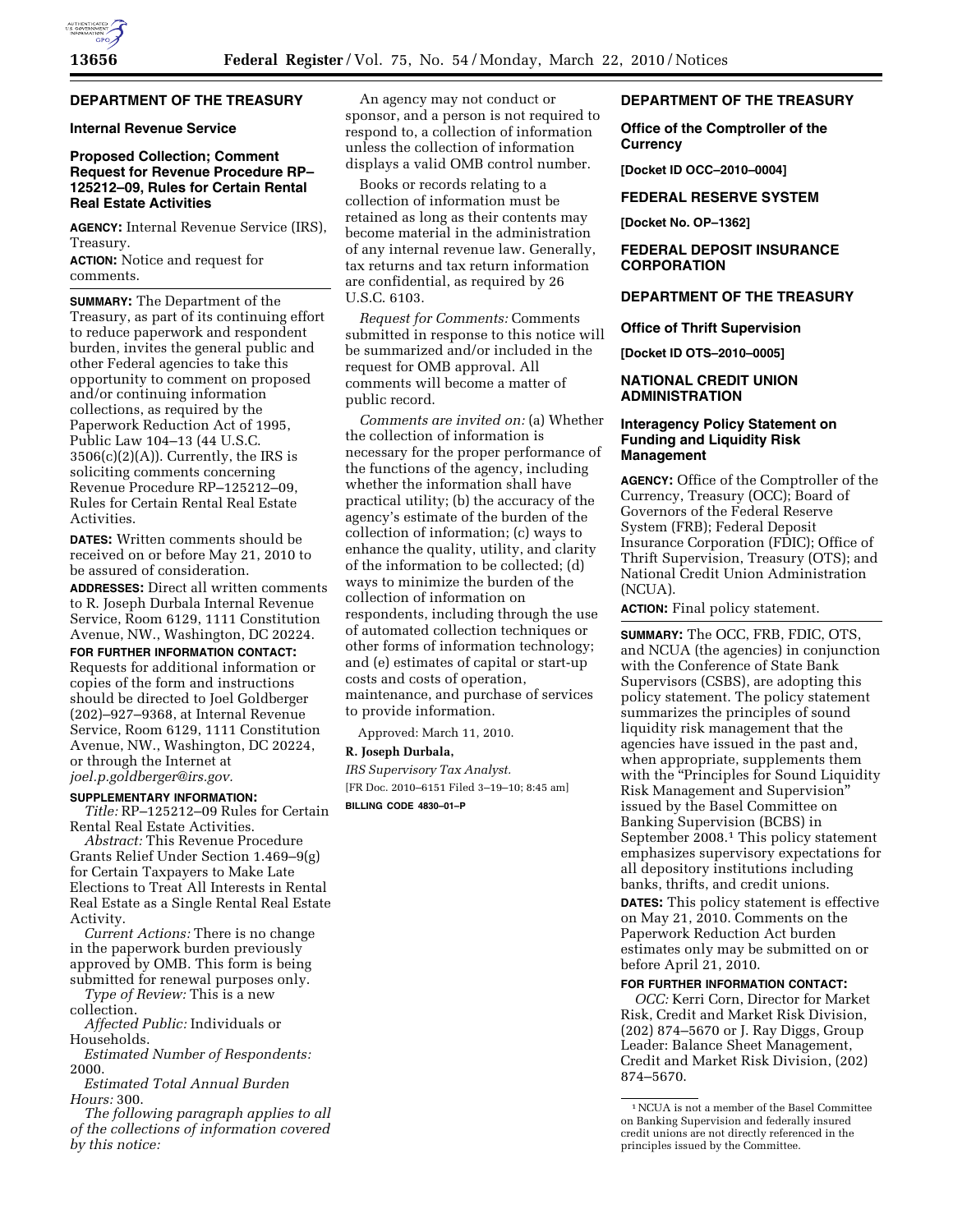*FRB:* James Embersit, Deputy Associate Director, Market and Liquidity Risk, 202–452–5249 or Mary Arnett, Supervisory Financial Analyst, Market and Liquidity Risk, 202–721– 4534 or Brendan Burke, Supervisory Financial Analyst, Supervisory Policy and Guidance, 202–452–2987.

*FDIC:* Kyle Hadley, Chief Capital Markets Examination Support, (202) 898–6532.

*OTS:* Rich Gaffin, Financial Analyst, Risk Modeling and Analysis, (202) 906– 6181or Marvin Shaw, Senior Attorney, Regulations and Legislation Division, (202) 906–6639.

*NCUA:* Amy Stroud, Program Officer, Office of Examination and Insurance, (703) 518–6372.

# **SUPPLEMENTARY INFORMATION:**

#### **I. Background**

The recent turmoil in the financial markets clearly demonstrated the importance of good liquidity risk management to the safety and soundness of financial institutions. In light of this experience, supervisors worked on an international and national level through various groups<sup>2</sup> to assess the lessons learned on individual institutions' management of liquidity risk and inform future supervisory efforts on this topic. As one result of these efforts, the Basel Committee on Banking Supervision issued in September 2008, *Principles for Sound Liquidity Risk Management and Supervision,* which contains 17 principles detailing international supervisory guidance for sound liquidity risk management.

# **II. Comments on the Proposed Policy Statement**

On July 6, 2009, the agencies requested public comment on all aspects of a proposed interagency policy statement<sup>3</sup> on funding and liquidity risk management. The comment period closed on September 4, 2009. The agencies received 22 letters from financial institutions, bank consultants, industry trade groups, and individuals. Overall, the commenters generally supported the agencies' efforts to consolidate and supplement supervisory expectations for liquidity risk management.

Many commenters expressed concern regarding the proposed policy statement's articulation of the principle that separately regulated entities would

be expected to maintain liquidity commensurate with their own profiles on a stand-alone basis. These commenters indicated that the language in the proposed statement suggested that each regulated entity affiliated with a parent financial institution would be required to maintain its own cushion of liquid assets. This could result in restrictions on the movement of liquidity within an organization in a time of stress. Such restrictions are commonly referred to as ''trapped pools of liquidity''. These commenters assert that there are advantages to maintaining liquidity on a centralized basis that were evident during the current market disruption. Further, they assert that requiring separate pools of liquidity may discourage the use of operating subsidiaries.

The agencies recognize the need for clarification of the principles surrounding the management of liquidity with respect to the circumstances and responsibilities of various types of legal entities and supervisory interests pertaining to them, and, therefore, have clarified the scope of application of the policy statement with regard to the maintenance of liquidity on a legal entity basis. Specifically, the policy statement indicates that the agencies expect depository institutions to maintain adequate liquidity both at the consolidated level and at significant legal entities. The agencies recognize that a depository institution's approach to liquidity risk management will depend on the scope of its business operations, business mix, and other legal or operational constraints. As an overarching principle, depository institutions should maintain sufficient liquidity to ensure compliance during economically stressed periods with applicable legal and regulatory restrictions on the transfer of liquidity among regulated entities. The agencies have modified the language in the policy statement to reflect this view.

The principles of liquidity risk management articulated in this policy statement are broadly applicable to bank and thrift holding companies, and noninsured subsidiaries of holding companies. However, because such institutions may face unique liquidity risk profiles and liquidity management challenges, the Federal Reserve and Office of Thrift Supervision are articulating the applicability of the policy statement's principles to these institutions in transmittal letters of the policy statement to their regulated institutions. As a result, the guidance for holding companies contained in the original proposal issued for comment

has been omitted from this final policy statement.

Many commenters expressed concern over whether the agencies were being too prescriptive in the policy statement regarding expectations for contingency funding plans (CFPs). These commenters asserted that there needs to be flexibility in the design of CFPs such that institutions can respond quickly to rapidly moving events that may not have been anticipated during the design of the CFP. Other commenters asked whether the policy statement requires institutions to use certain funding sources (e.g., FHLB advances or brokered deposits) in order to show diversification of funding within their CFP.

The agencies believe that the policy statement provides adequate flexibility in supervisory expectations for the development and use of CFPs. In fact the policy statement provides a basic framework that allows for compliance across a broad range of business models whether financial institutions are large or small. While the policy statement addresses the need to diversify an institution's funding sources, there is no requirement to use a particular funding source. The agencies believe that a diversification of funding sources strengthens an institution's ability to withstand idiosyncratic and market wide liquidity shocks.

Many commenters representing financial institution trade organizations (both domestic and international) and special-purpose organizations such as banker's banks and clearing house organizations expressed concern over the treatment of federal funds purchased as a concentration of funding. As of this writing, under a separate issuance, the agencies issued for public comment, ''Correspondent Concentrations Risks.'' 4 That guidance covers supervisory expectations for the risks that can occur in correspondent relationships. The draft guidance can be found at *http:// www.occ.treas.gov/fr/fedregister/ 74fr48956.pdf.* 

Some commenters expressed concern over limiting the high-quality liquid assets used in the liquidity buffer to securities such as U.S. Treasuries. These commenters assert that limiting the liquidity buffer to these instruments would limit diversification of funding sources and potentially harm market liquidity.

The agencies agree with some comments on the need for a liquidity buffer of unencumbered high-quality assets sized to cover an institution's risk

<sup>2</sup>Significant international groups addressing these issues include the Basel Committee on Banking Supervision (BCBS), Senior Supervisors Group, and the Financial Stability Board. 3 74 FR 32035, (July 9, 2009).

<sup>4</sup>NCUA did not participate in this proposed guidance.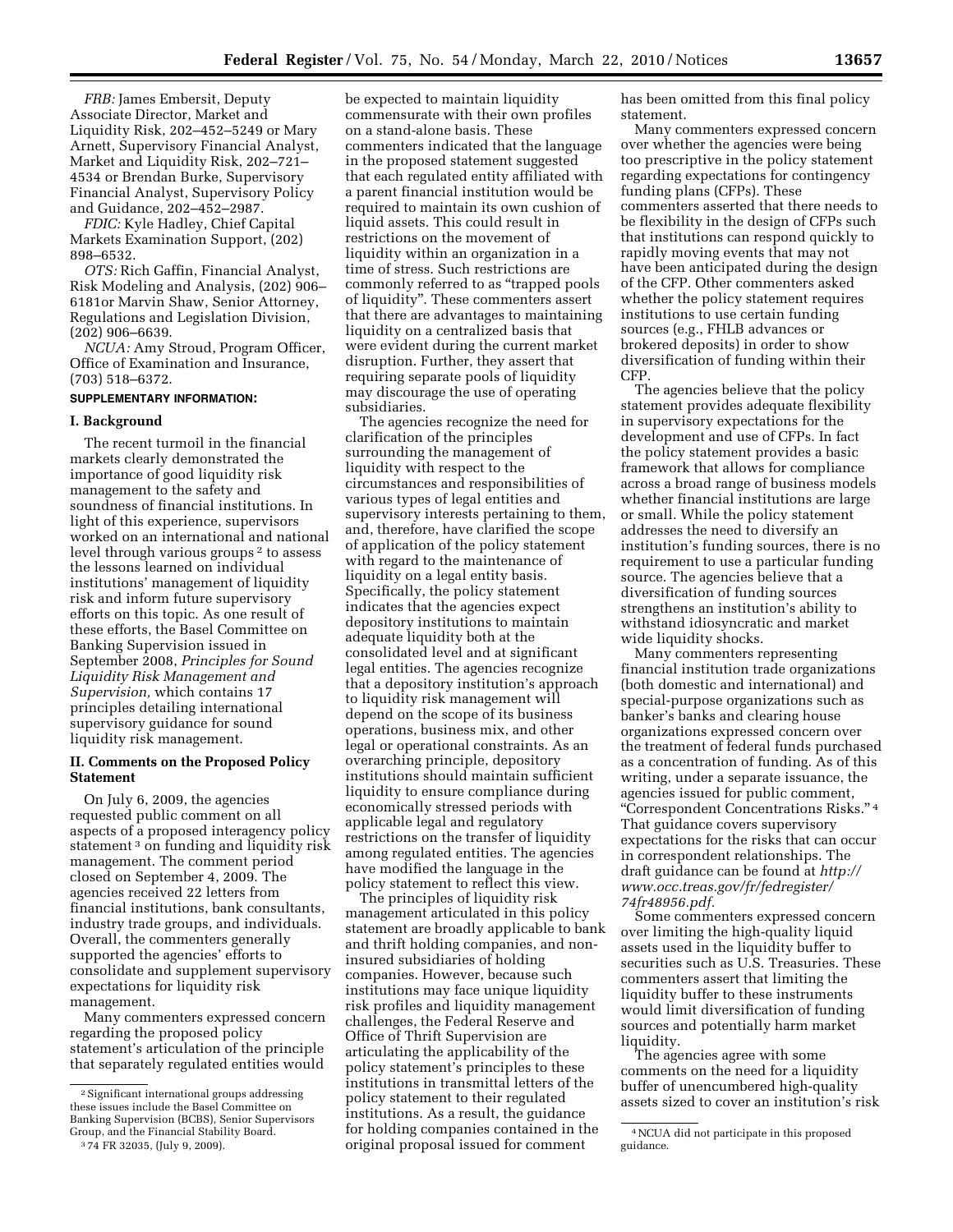given an appropriate stress test. The agencies believe that such buffers form an essential part of an effective liquidity risk management system. The question centers on the composition of assets that make up an institution's liquidity buffer. This is an issue that not only resonates with this domestic policy statement but with the Basel Committee on Banking Supervision's (BCBS) ''Principles for Sound Liquidity Risk Management and Supervision.'' It is the intention of the agencies for institutions to maintain a buffer of liquid assets that are of such high quality that they can be easily and immediately converted into cash. Additionally, these assets should have little or no loss in value when converted into cash. In addition to the example used in the policy statement, other examples of high-quality liquid assets may include government guaranteed debt, excess reserves at the Federal Reserve, and securities issued by U.S. government sponsored agencies. The policy statement was amended to include additional examples.

Some commenters expressed concern over supervisory expectations for CFP testing. These commenters assert that the agencies need to clarify their expectations for testing of components of the CFP.

The agencies agreed with the commenters and have amended the policy statement to include a recognition that testing of certain elements of the CFP may be impractical. For example, this may include the sale of assets in which the sale of such assets may have unintended market consequences. However, other components of the CFP can and should be tested (*e.g.,* operational components such as ensuring that roles and responsibilities are up-to-date and appropriate; ensuring that legal and operational documents are current and appropriate; and ensuring that cash collateral can be moved where and when needed and back-up liquidity lines can be drawn).

Two credit union commenters questioned the need for NCUA to adopt the proposed policy statement in light of existing guidance in NCUA's Examiner's Guide. The commenters questioned the appropriateness of imposing new requirements on credit unions. The purpose of the policy statement is to reiterate the process and liquidity risk management measures that depository institutions, including federally insured credit unions, should follow to appropriately manage related risks. The policy statement does not impose requirements and contemplates flexibility in its application. The policy statement is also not intended to replace

the NCUA's Examiner's Guide but provides a uniform set of sound business practices, with the expectation that each institution will scale the guidance to its complexity and risk profile. The policy statement, when issued by NCUA, will likely be an attachment to an NCUA Letter to Credit Unions. The letter will provide additional guidance to federally insured credit unions on NCUA's expectations. The two credit union commenters also characterized the policy statement as imposing additional burden on federally insured credit unions, specifically as it relates to stress testing and overall liquidity management reporting. Depending on a credit union's risk profile, such testing and reporting is already expected. NCUA ''Letter to Credit Unions 02–CU–05, Examination Program Liquidity Questionnaire'', issued in March of 2002, includes examiner review of stress testing performed as well as an overall assessment of the adequacy of management reporting.5 The policy statement does not add to a credit union's current burden in this regard but rather clarifies NCUA's expectation for those credit unions with risk profiles warranting a higher degree of liquidity risk management.

Lastly, the two credit union commenters encouraged NCUA to not include corporate credit unions within the scope of this policy statement as the corporate credit union network may be restructured. NCUA's intent is for the policy statement to apply only to federally insured, natural person credit unions, not corporate credit unions and the policy statement has been modified to clarify that point.

Accordingly, for all the reasons discussed above, the agencies have determined that it is appropriate to adopt as final the proposed policy statement as amended.

### **III. Paperwork Reduction Act**

In accordance with section 3512 of the Paperwork Reduction Act of 1995, 44 U.S.C. 3501–3521 (PRA), the Agencies may not conduct or sponsor, and the respondent is not required to respond to, an information collection unless it displays a currently valid Office of Management and Budget (OMB) control number. The information collection requirements contained in this guidance have been submitted to OMB for approval.

On July  $6, 2009, 6$  the agencies sought comment on the burden estimates for

this information collection. The comments are summarized below.

Comments continue to be invited on: (a) Whether the collection of information is necessary for the proper performance of the Federal banking agencies' functions, including whether the information has practical utility;

(b) The accuracy of the estimates of the burden of the information collection, including the validity of the methodology and assumptions used;

(c) Ways to enhance the quality, utility, and clarity of the information to be collected;

(d) Ways to minimize the burden of the information collection on respondents, including through the use of automated collection techniques or other forms of information technology; and

(e) Estimates of capital or start up costs and costs of operation, maintenance, and purchase of services to provide information.

Comments on these questions should be directed to:

*OCC:* Communications Division, Office of the Comptroller of the Currency, Mailstop 2–3, Attention 1557–NEW, 250 E Street, SW., Washington, DC 20219. In addition comments may be sent by fax to (202) 874–5274, or by electronic mail to *regs.comments@occ.treas.gov.* You may personally inspect and photocopy comments at the OCC, 250 E Street, SW., Washington, DC. For security reasons, the OCC requires that visitors make an appointment to inspect comments. You may do so by calling (202) 874–4700. Upon arrival, visitors will be required to present valid government-issued photo identification and to submit to security screening in order to inspect and photocopy comments.

*FRB:* You may submit comments, identified by Docket No. OP–1362, by any of the following methods:

• *Agency Web site: http:// www.federalreserve.gov.* Follow the instructions for submitting comments at *http://www.federalreserve.gov/ generalinfo/foia/ProposedRegs.cfm.* 

• *Federal eRulemaking Portal: http:// www.regulations.gov.* Follow the instructions for submitting comments.

• *E-mail:* 

*regs.comments@federalreserve.gov.*  Include the docket number in the subject line of the message.

• *FAX:* 202/452–3819 or 202/452– 3102.

• *Mail:* Jennifer J. Johnson, Secretary, Board of Governors of the Federal Reserve System, 20th Street and Constitution Avenue, NW., Washington, DC 20551.

 $^{\rm 5}$  The letter can be found at NCUA's Web site at *http://www.ncua.gov/letters/2002/02–CU–05.html.*  6 74 FR 32035.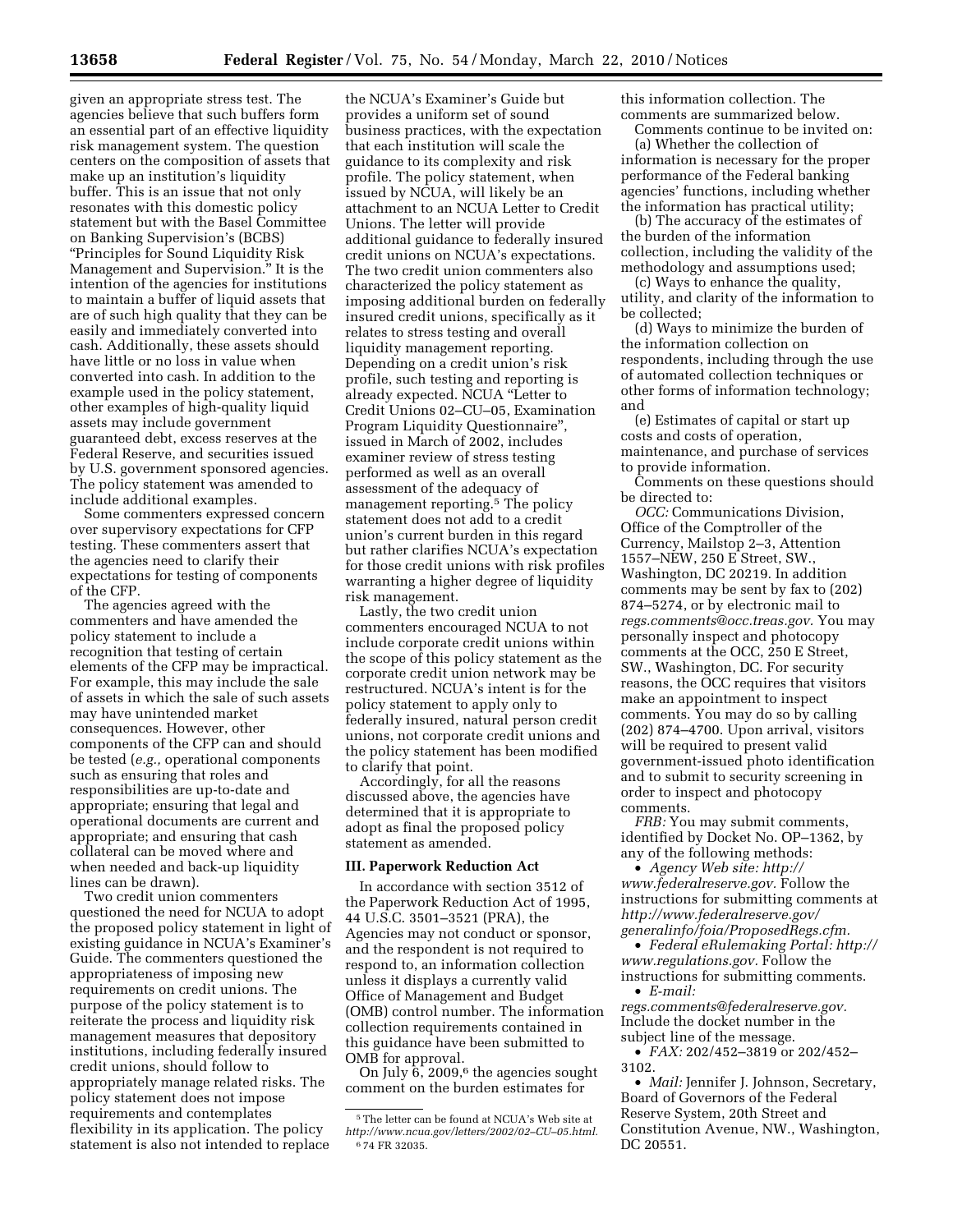All public comments are available from the FRB's Web site at *http:// www.federalreserve.gov/generalinfo/ foia/ProposedRegs.cfm* as submitted, unless modified for technical reasons. Accordingly, your comments will not be edited to remove any identifying or contact information. Public comments may also be viewed in electronic or paper form in Room MP–500 of the FRB's Martin Building (20th and C Streets, NW.) between 9 a.m. and 5 p.m. on weekdays.

*FDIC:* Interested parties are invited to submit written comments. All comments should refer to the name of the collection, ''Liquidity Risk Management.'' Comments may be submitted by any of the following methods:

• *http://www.FDIC.gov/regulations/ laws/federal/propose.html.* 

• *E-mail: comments@fdic.gov.* 

• *Mail:* Leneta G. Gregorie (202.898.3719), Counsel, Federal Deposit Insurance Corporation, PA1730–3000, 550 17th Street, NW., Washington, DC 20429.

• *Hand Delivery:* Comments may be hand-delivered to the guard station at the rear of the 550 17th Street Building (located on F Street), on business days between 7 a.m. and 5 p.m.

*OTS:* Send comments, referring to the collection by title of the proposal or by OMB approval number, to OMB and OTS at these addresses: Office of Information and Regulatory Affairs, Attention: Desk Officer for OTS, U.S. Office of Management and Budget, 725– 17th Street, NW., Room 10235, Washington, DC 20503, or by fax to (202) 395–6974; and Information Collection Comments, Chief Counsel's Office, Office of Thrift Supervision, 1700 G Street, NW., Washington, DC 20552, by fax to (202) 906–6518, or by e-mail to

*infocollection.comments@ots.treas.gov.*  OTS will post comments and the related index on the OTS Internet Site at *http:// www.ots.treas.gov.* In addition, interested persons may inspect comments at the Public Reading Room, 1700 G Street, NW., by appointment. To make an appointment, call (202) 906– 5922, send an e-mail to *public.info@ots.treas.gov*, or send a facsimile transmission to (202) 906– 7755.

*NCUA:* You may submit comments by any of the following methods (Please send comments by one method only):

• *Federal eRulemaking Portal: http:// www.regulations.gov.* Follow the instructions for submitting comments.

*NCUA Web Site: http:// www.ncua.gov/Resources/ RegulationsOpinionsLaws/*  *ProposedRegulations.aspx* Follow the instructions for submitting comments.

• *E-mail:* Address to *regcomments@ncua.gov.* Include ''[Your name] Comments on Proposed Interagency Guidance—Funding and Liquidity Risk Management,'' in the email subject line.

• Fax: (703) 518–6319. Use the subject line described above for e-mail.

• *Mail:* Address to Mary F. Rupp, Secretary of the Board, National Credit Union Administration, 1775 Duke Street, Alexandria, Virginia 22314– 3428.

• *Hand Delivery/Courier:* Same as mail address.

Public inspection: All public comments are available on the agency's Web site at *http://www.ncua.gov/ Resources/RegulationsOpinionsLaws/ ProposedRegulations.aspx* as submitted, except as may not be possible for technical reasons. Public comments will not be edited to remove any identifying or contact information. Paper copies of comments may be inspected in NCUA's law library, at 1775 Duke Street, Alexandria, Virginia 22314, by appointment weekdays between 9 a.m. and 3 p.m. To make an appointment, call (703) 518–6546 or send an e-mail to \_*OGC Mail @ncua.gov.* 

You should send a copy of your comments to the OMB Desk Officer for the agencies, by mail to U.S. Office of Management and Budget, 725 17th Street, NW., #10235, Washington, DC 20503, or by fax to (202) 395–6974.

*Title of Information Collection:*  Funding and Liquidity Risk Management.

*OMB Control Numbers:* New collection; to be assigned by OMB.

*Abstract:* Section 14 states that institutions should consider liquidity costs, benefits, and risks in strategic planning and budgeting processes. Significant business activities should be evaluated for liquidity risk exposure as well as profitability. More complex and sophisticated institutions should incorporate liquidity costs, benefits, and risks in the internal product pricing, performance measurement, and new product approval process for all material business lines, products and activities. Incorporating the cost of liquidity into these functions should align the risk-taking incentives of individual business lines with the liquidity risk exposure their activities create for the institution as a whole. The quantification and attribution of liquidity risks should be explicit and transparent at the line management level and should include consideration of how liquidity would be affected under stressed conditions.

Section 20 would require that liquidity risk reports provide aggregate information with sufficient supporting detail to enable management to assess the sensitivity of the institution to changes in market conditions, its own financial performance, and other important risk factors. Institutions should also report on the use of and availability of government support, such as lending and guarantee programs, and implications on liquidity positions, particularly since these programs are generally temporary or reserved as a source for contingent funding.

*Comment Summary:* The OCC, FRB, and OTS received one comment regarding its burden estimates under the Paperwork Reduction Act. The comment, which was from a trade association, stated that some community banks with less than \$10 billion in assets reported to them that the estimate of 80 burden hours for small respondents is accurate. Other community banks estimated that it would take significantly longer, especially in the first year of implementation. The agencies have determined that, on average, the burden estimate is accurate and, therefore they have not changed the burden estimates in the final policy statement.

The NCUA received two comments from trade organizations regarding the Paperwork Reduction Act, section III, items (a) through (e). One commenter stated that no additional information should be required of credit unions if they are following current procedures addressed in NCUA's Examiner's Guide. Sections 14 and 20 of the proposed guidance include specific analysis and reporting expectations based on the complexity of the credit union and risk profile. The time estimates provided by NCUA reflect the estimated amount of time if credit unions complied with those expectations. The time burden estimate is not in addition to complying with NCUA Examiner's Guide and such analysis and reporting are existing expectations for complex, higher risk credit unions (refer to Letter to Credit Unions 02–CU–05). It is difficult to accurately estimate how many credit unions would have an implementation burden for Sections 14 and 20 under the proposed guidance and the extent of that additional burden. It is largely dependent upon the structure of the credit union and the inherent risks present, which will fluctuate over time. The initial comment period for the guidance solicited comments on time burden estimates. No specific responses were provided from credit unions to support or challenge the time estimates provided. The time estimates provided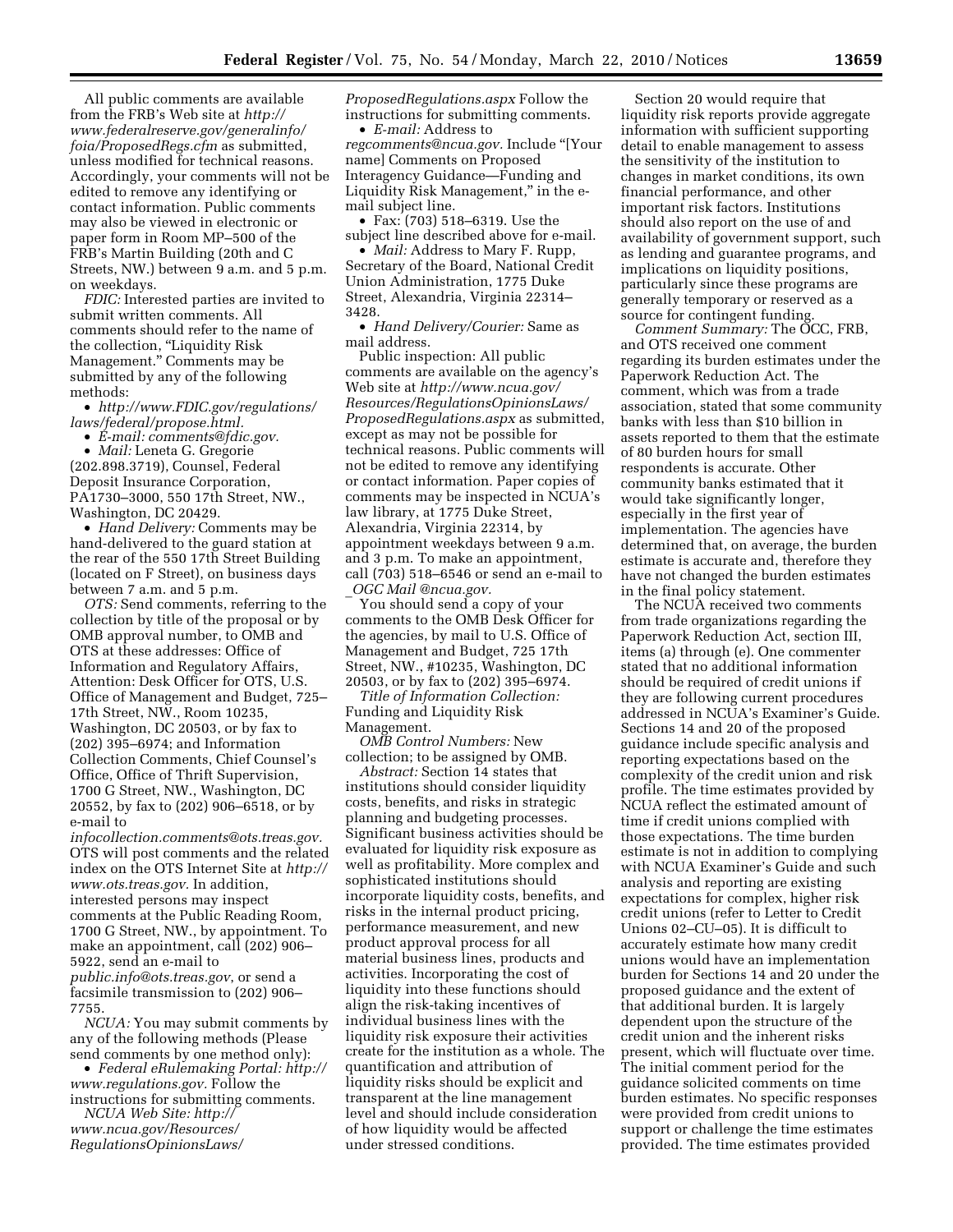are an average per credit union based on asset size alone and may not accurately reflect the time necessary for a particular credit union to comply with the expectations of Sections 14 and 20.

*Affected Public:* 

*OCC:* National banks, their subsidiaries, and federal branches or agencies of foreign banks.

*FRB:* Bank holding companies, state member banks, state-licensed branches and agencies of foreign banks (other than insured branches), and corporations organized or operating under sections 25 or 25A of the Federal Reserve Act (Agreement corporations and Edge corporations).

*FDIC:* Insured state nonmember banks.

*OTS:* Federal savings associations and their affiliated holding companies.

*NCUA:* Federally-insured credit unions.

*Type of Review:* Regular. *Estimated Burden: OCC:* 

*Number of respondents:* 1,560 total (13 large (over \$100 billion in assets), 29 mid-size (\$10–\$100 billion), 1,518 small (less than \$10 billion)).

*Burden Under Section 14:* 720 hours per large respondent, 240 hours per mid-size respondent, and 80 hours per small respondent.

*Burden under Section 20:* 4 hours per month.

*Total estimated annual burden:*  212,640 hours.

*FRB:* 

*Number of respondents:* 6,156 total (29 large (over \$100 billion in assets); 117 mid-size (\$10–\$100 billion); and 6,010 small (less than \$10 billion).

*Burden under Section 14:* 720 hours per large respondent, 240 hours per mid-size respondent, and 80 hours per small respondent.

*Burden under Section 20:* 4 hours per month.

*Total estimated annual burden:*  825,248 hours.

*FDIC:* 

*Number of respondents:* 5,076 total (10 large (over \$20 billion in assets), 309 mid-size (\$1–\$20 billion), 4,757 small (less than \$1 billion)).

*Burden under Section 14:* 720 hours per large respondent, 240 hours per mid-size respondent, and 80 hours per small respondent.

*Burden under Section 20:* 4 hours per month.

*Total estimated annual burden:*  705,564.

*OTS:* 

*Number of respondents:* 801 total (14 large (over \$100 billion in assets), 104 mid-size (\$10–\$100 billion), 683 small (less than \$10 billion)).

*Burden under Section 14:* 720 hours per large respondent, 240 hours per mid-size respondent, and 80 hours per small respondent.

*Burden under Section 20:* 4 hours per month.

*Total estimated annual burden:* 

128,128. *NCUA:* 

*Number of respondents:* 7,736 total (153 large (over \$1 billion in assets), 501 mid-size (\$250 million to \$1 billion), and 7,082 small (less than \$250 million)).

*Burden under Section 14:* 240 hours per large respondent, 80 hours per midsize respondent, and 20 hours per small respondent.

*Burden under Section 20:* 2 hours per month.

*Total estimated annual burden:*  404,104.

### **IV. Guidance**

The text of the Interagency Policy Statement on Funding and Liquidity Risk Management is as follows:

*Interagency Policy Statement on Funding and Liquidity Risk Management* 

1. The Office of the Comptroller of the Currency (OCC), Board of Governors of the Federal Reserve System (FRB), Federal Deposit Insurance Corporation (FDIC), the Office of Thrift Supervision (OTS), and the National Credit Union Administration (NCUA) (collectively, the agencies) in conjunction with the Conference of State Bank Supervisors (CSBS) 7 are issuing this guidance to provide consistent interagency expectations on sound practices for managing funding and liquidity risk. The guidance summarizes the principles of sound liquidity risk management that the agencies have issued in the past 8 and, where appropriate, harmonizes

7The various state banking supervisors may implement this policy statement through their individual supervisory process.

8For national banks, see the *Comptroller's Handbook on Liquidity.* For state member banks and bank holding companies, see the Federal Reserve's *Commercial Bank Examination Manual*  (section 4020), *Bank Holding Company Supervision Manual* (section 4010), and *Trading and Capital Markets Activities Manual* (section 2030). For state non-member banks, see the FDIC's *Revised Examination Guidance for Liquidity and Funds Management* (Trans. No. 2002–01) (Nov. 19, 2001) as well as Financial Institution Letter 84–2008, *Liquidity Risk Management* (August 2008). For savings associations, see the Office of Thrift Supervision's *Examination Handbook,* section 530, ''Cash Flow and Liquidity Management''; and the *Holding Companies Handbook,* section 600. For federally insured credit unions, see Letter to Credit Unions No. 02–CU–05, Examination Program Liquidity Questionnaire (March 2002). Also see Basel Committee on Banking Supervision, ''Principles for Sound Liquidity Risk Management and Supervision,'' (September 2008).

these principles with the international statement recently issued by the Basel Committee on Banking Supervision titled ''Principles for Sound Liquidity Risk Management and Supervision.'' 9

2. Recent events illustrate that liquidity risk management at many financial institutions is in need of improvement. Deficiencies include insufficient holdings of liquid assets, funding risky or illiquid asset portfolios with potentially volatile short-term liabilities, and a lack of meaningful cash flow projections and liquidity contingency plans.

3. The following guidance reiterates the process that institutions should follow to appropriately identify, measure, monitor, and control their funding and liquidity risk. In particular, the guidance re-emphasizes the importance of cash flow projections, diversified funding sources, stress testing, a cushion of liquid assets, and a formal well-developed contingency funding plan (CFP) as primary tools for measuring and managing liquidity risk. The agencies expect every depository financial institution 10 to manage liquidity risk using processes and systems that are commensurate with the institution's complexity, risk profile, and scope of operations. Liquidity risk management processes and plans should be well documented and available for supervisory review. Failure to maintain an adequate liquidity risk management process will be considered an unsafe and unsound practice.

#### Liquidity and Liquidity Risk

4. *Liquidity* is a financial institution's capacity to meet its cash and collateral obligations at a reasonable cost. Maintaining an adequate level of liquidity depends on the institution's ability to efficiently meet both expected and unexpected cash flows and collateral needs without adversely affecting either daily operations or the financial condition of the institution.

5. *Liquidity risk* is the risk that an institution's financial condition or overall safety and soundness is adversely affected by an inability (or perceived inability) to meet its

<sup>9</sup>Basel Committee on Banking Supervision, ''Principles for Sound Liquidity Risk Management and Supervision'', September 2008. See *http:// www.bis.org/publ/bcbs144.htm.* Federally insured credit unions are not directly referenced in the principles issued by the Basel Committee.

<sup>10</sup>Unless otherwise indicated, this interagency guidance uses the term ''depository financial institutions'' or ''institutions'' to include banks, saving associations, and federally insured natural person credit unions. Federally insured credit unions (FICUs) do not have holding company affiliations, and, therefore, references to holding companies contained within this guidance are not applicable to FICUs.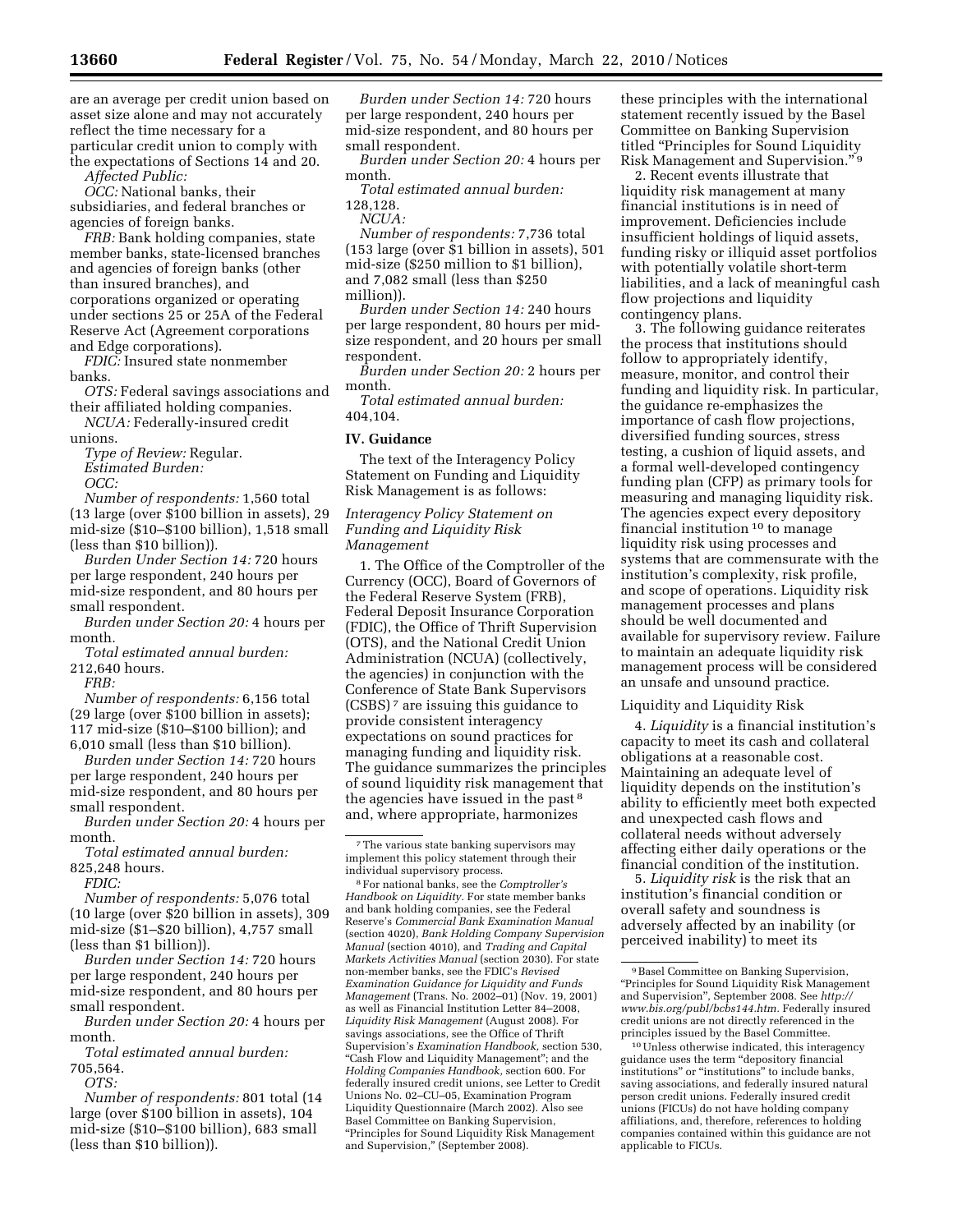obligations. An institution's obligations, and the funding sources used to meet them, depend significantly on its business mix, balance-sheet structure, and the cash flow profiles of its on- and off-balance-sheet obligations. In managing their cash flows, institutions confront various situations that can give rise to increased liquidity risk. These include funding mismatches, market constraints on the ability to convert assets into cash or in accessing sources of funds (*i.e.,* market liquidity), and contingent liquidity events. Changes in economic conditions or exposure to credit, market, operation, legal, and reputation risks also can affect an institution's liquidity risk profile and should be considered in the assessment of liquidity and asset/liability management.

Sound Practices of Liquidity Risk Management

6. An institution's liquidity management process should be sufficient to meet its daily funding needs and cover both expected and unexpected deviations from normal operations. Accordingly, institutions should have a comprehensive management process for identifying, measuring, monitoring, and controlling liquidity risk. Because of the critical importance to the viability of the institution, liquidity risk management should be fully integrated into the institution's risk management processes. Critical elements of sound liquidity risk management include:

• Effective corporate governance consisting of oversight by the board of directors and active involvement by management in an institution's control of liquidity risk.

• Appropriate strategies, policies, procedures, and limits used to manage and mitigate liquidity risk.

• Comprehensive liquidity risk measurement and monitoring systems (including assessments of the current and prospective cash flows or sources and uses of funds) that are commensurate with the complexity and business activities of the institution.

• Active management of intraday liquidity and collateral.

• An appropriately diverse mix of existing and potential future funding sources.

• Adequate levels of highly liquid marketable securities free of legal, regulatory, or operational impediments, that can be used to meet liquidity needs in stressful situations.

• Comprehensive contingency funding plans (CFPs) that sufficiently address potential adverse liquidity

events and emergency cash flow requirements.

• Internal controls and internal audit processes sufficient to determine the adequacy of the institution's liquidity risk management process.

Supervisors will assess these critical elements in their reviews of an institution's liquidity risk management process in relation to its size, complexity, and scope of operations.

#### Corporate Governance

7. The board of directors is ultimately responsible for the liquidity risk assumed by the institution. As a result, the board should ensure that the institution's liquidity risk tolerance is established and communicated in such a manner that all levels of management clearly understand the institution's approach to managing the trade-offs between liquidity risk and short-term profits. The board of directors or its delegated committee of board members should oversee the establishment and approval of liquidity management strategies, policies and procedures, and review them at least annually. In addition, the board should ensure that it:

• Understands the nature of the liquidity risks of its institution and periodically reviews information necessary to maintain this understanding.

• Establishes executive-level lines of authority and responsibility for managing the institution's liquidity risk.

• Enforces management's duties to identify, measure, monitor, and control liquidity risk.

• Understands and periodically reviews the institution's CFPs for handling potential adverse liquidity events.

• Understands the liquidity risk profiles of important subsidiaries and affiliates as appropriate.

8. Senior management is responsible for ensuring that board-approved strategies, policies, and procedures for managing liquidity (on both a long-term and day-to-day basis) are appropriately executed within the lines of authority and responsibility designated for managing and controlling liquidity risk. This includes overseeing the development and implementation of appropriate risk measurement and reporting systems, liquid buffers (*e.g.,*  cash, unencumbered marketable securities, and market instruments), CFPs, and an adequate internal control infrastructure. Senior management is also responsible for regularly reporting to the board of directors on the liquidity risk profile of the institution.

9. Senior management should determine the structure, responsibilities, and controls for managing liquidity risk and for overseeing the liquidity positions of the institution. These elements should be clearly documented in liquidity risk policies and procedures. For institutions comprised of multiple entities, such elements should be fully specified and documented in policies for each material legal entity and subsidiary. Senior management should be able to monitor liquidity risks for each entity across the institution on an ongoing basis. Processes should be in place to ensure that the group's senior management is actively monitoring and quickly responding to all material developments and reporting to the boards of directors as appropriate.

10. Institutions should clearly identify the individuals or committees responsible for implementing and making liquidity risk decisions. When an institution uses an asset/liability committee (ALCO) or other similar senior management committee, the committee should actively monitor the institution's liquidity profile and should have sufficiently broad representation across major institutional functions that can directly or indirectly influence the institution's liquidity risk profile (*e.g.,*  lending, investment securities, wholesale and retail funding). Committee members should include senior managers with authority over the units responsible for executing liquidity-related transactions and other activities within the liquidity risk management process. In addition, the committee should ensure that the risk measurement system adequately identifies and quantifies risk exposure. The committee also should ensure that the reporting process communicates accurate, timely, and relevant information about the level and sources of risk exposure.

Strategies, Policies, Procedures, and Risk Tolerances

11. Institutions should have documented strategies for managing liquidity risk and clear policies and procedures for limiting and controlling risk exposures that appropriately reflect the institution's risk tolerances. Strategies should identify primary sources of funding for meeting daily operating cash outflows, as well as seasonal and cyclical cash flow fluctuations. Strategies should also address alternative responses to various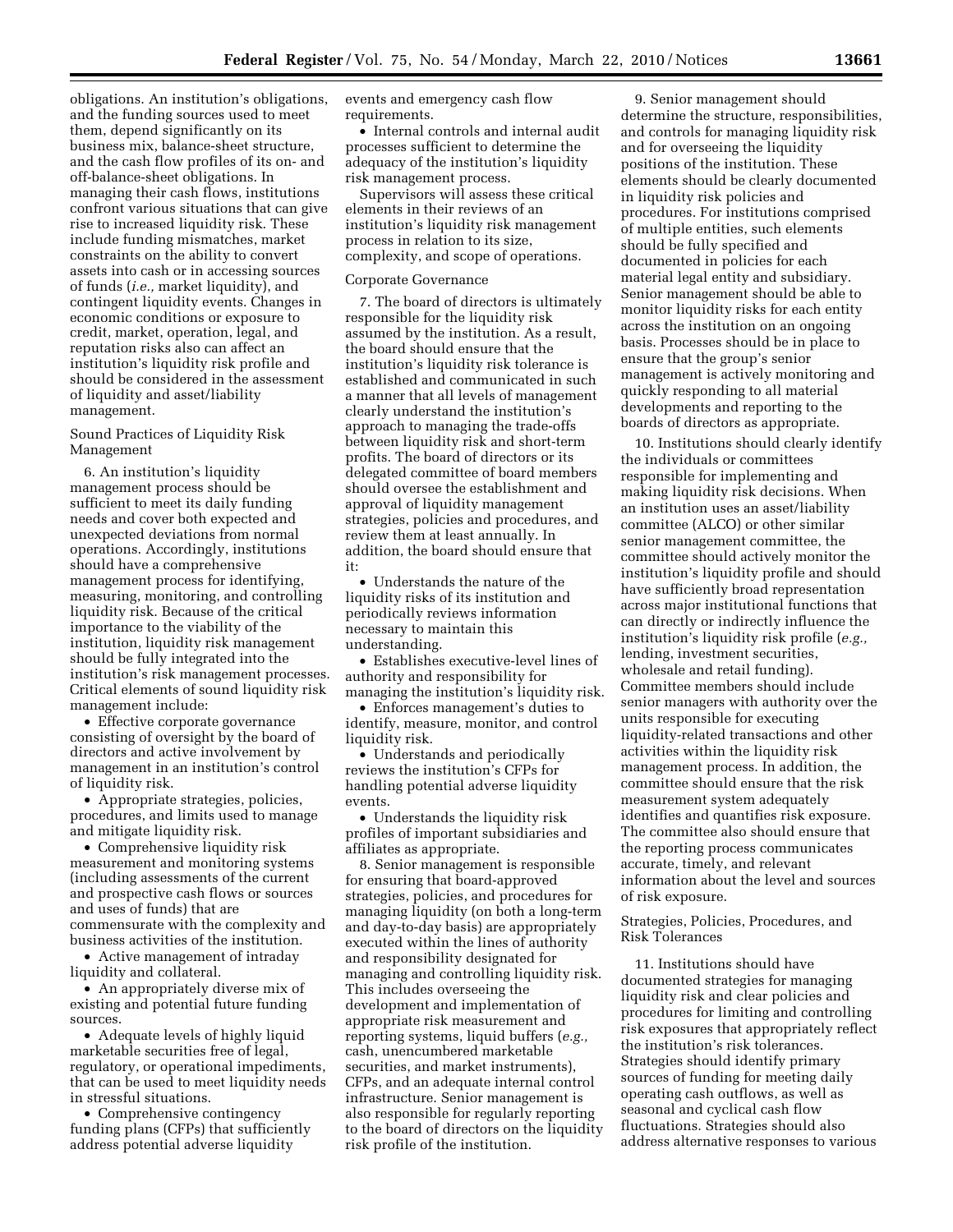adverse business scenarios.11 Policies and procedures should provide for the formulation of plans and courses of actions for dealing with potential temporary, intermediate-term, and longterm liquidity disruptions. Policies, procedures, and limits also should address liquidity separately for individual currencies, legal entities, and business lines, when appropriate and material, and should allow for legal, regulatory, and operational limits for the transferability of liquidity as well. Senior management should coordinate the institution's liquidity risk management with disaster, contingency, and strategic planning efforts, as well as with business line and risk management objectives, strategies, and tactics.

12. Policies should clearly articulate a liquidity risk tolerance that is appropriate for the business strategy of the institution considering its complexity, business mix, liquidity risk profile, and its role in the financial system. Policies should also contain provisions for documenting and periodically reviewing assumptions used in liquidity projections. Policy guidelines should employ both quantitative targets and qualitative guidelines. For example, these measurements, limits, and guidelines may be specified in terms of the following measures and conditions, as applicable:

• Cash flow projections that include discrete and cumulative cash flow mismatches or gaps over specified future time horizons under both expected and adverse business conditions.

• Target amounts of unencumbered liquid asset reserves.

• Measures used to identify unstable liabilities and liquid asset coverage ratios. For example, these may include ratios of wholesale funding to total liabilities, potentially volatile retail (*e.g.,* high-cost or out-of-market) deposits to total deposits, and other liability dependency measures, such as short-term borrowings as a percent of total funding.

• Asset concentrations that could increase liquidity risk through a limited ability to convert to cash (*e.g.,* complex financial instruments,12 bank-owned

(corporate-owned) life insurance, and less marketable loan portfolios).

• Funding concentrations that address diversification of funding sources and types, such as large liability and borrowed funds dependency, secured versus unsecured funding sources, exposures to single providers of funds, exposures to funds providers by market segments, and different types of brokered deposits or wholesale funding.

• Funding concentrations that address the term, re-pricing, and market characteristics of funding sources with consideration given to the nature of the assets they fund. This may include diversification targets for short-, medium-, and long-term funding; instrument type and securitization vehicles; and guidance on concentrations for currencies and geographical markets.

• Contingent liability exposures such as unfunded loan commitments, lines of credit supporting asset sales or securitizations, and collateral requirements for derivatives transactions and various types of secured lending.

• Exposures of material activities, such as securitization, derivatives, trading, transaction processing, and international activities, to broad systemic and adverse financial market events. This is most applicable to institutions with complex and sophisticated liquidity risk profiles.

• Alternative measures and conditions may be appropriate for certain institutions.

13. Policies also should specify the nature and frequency of management reporting. In normal business environments, senior managers should receive liquidity risk reports at least monthly, while the board of directors should receive liquidity risk reports at least quarterly. Depending upon the complexity of the institution's business mix and liquidity risk profile, management reporting may need to be more frequent. Regardless of an institution's complexity, it should have the ability to increase the frequency of reporting on short notice, if the need arises. Liquidity risk reports should impart to senior management and the board a clear understanding of the institution's liquidity risk exposure, compliance with risk limits, consistency between management's strategies and tactics, and consistency between these strategies and the board's expressed risk tolerance.

14. Institutions should consider liquidity costs, benefits, and risks in strategic planning and budgeting processes. Significant business activities should be evaluated for both liquidity

risk exposure and profitability. More complex and sophisticated institutions should incorporate liquidity costs, benefits, and risks in the internal product pricing, performance measurement, and new product approval process for all material business lines, products, and activities. Incorporating the cost of liquidity into these functions should align the risktaking incentives of individual business lines with the liquidity risk exposure their activities create for the institution as a whole. The quantification and attribution of liquidity risks should be explicit and transparent at the line management level and should include consideration of how liquidity would be affected under stressed conditions.

Liquidity Risk Measurement, Monitoring, and Reporting

15. The process of measuring liquidity risk should include robust methods for comprehensively projecting cash flows arising from assets, liabilities, and offbalance-sheet items over an appropriate set of time horizons. For example, time buckets may be daily for very short timeframes out to weekly, monthly, and quarterly for longer time frames. Pro forma cash flow statements are a critical tool for adequately managing liquidity risk. Cash flow projections can range from simple spreadsheets to very detailed reports depending upon the complexity and sophistication of the institution and its liquidity risk profile under alternative scenarios. Given the critical importance that assumptions play in constructing measures of liquidity risk and projections of cash flows, institutions should ensure that the assumptions used are reasonable, appropriate, and adequately documented. Institutions should periodically review and formally approve these assumptions. Institutions should focus particular attention on the assumptions used in assessing the liquidity risk of complex assets, liabilities, and off-balance-sheet positions. Assumptions applied to positions with uncertain cash flows, including the stability of retail and brokered deposits and secondary market issuances and borrowings, are especially important when they are used to evaluate the availability of alternative sources of funds under adverse contingent liquidity scenarios. Such scenarios include, but are not limited to, deterioration in the institution's asset quality or capital adequacy.

16. Institutions should ensure that assets are properly valued according to relevant financial reporting and supervisory standards. An institution should fully factor into its risk

<sup>11</sup> In formulating liquidity management strategies, members of complex banking groups should take into consideration their legal structures (*e.g.,*  branches versus separate legal entities and operating subsidiaries), key business lines, markets, products, and jurisdictions in which they operate.

<sup>12</sup>Financial instruments that are illiquid, difficult to value, or marked by the presence of cash flows that are irregular, uncertain, or difficult to model.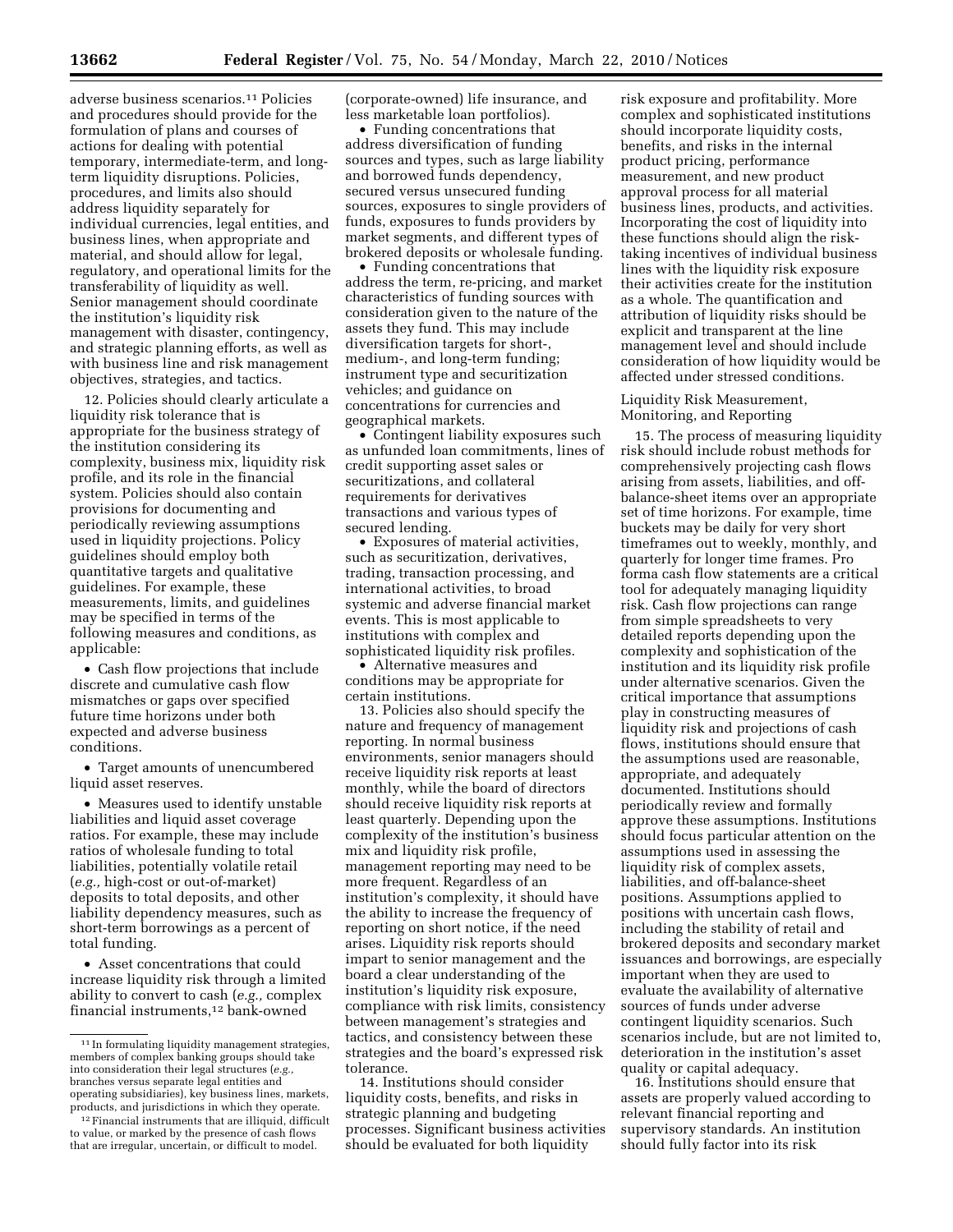management practices the consideration that valuations may deteriorate under market stress and take this into account in assessing the feasibility and impact of asset sales on its liquidity position during stress events.

17. Institutions should ensure that their vulnerabilities to changing liquidity needs and liquidity capacities are appropriately assessed within meaningful time horizons, including intraday, day-to-day, short-term weekly and monthly horizons, medium-term horizons of up to one year, and longerterm liquidity needs of one year or more. These assessments should include vulnerabilities to events, activities, and strategies that can significantly strain the capability to generate internal cash.

### Stress Testing

18. Institutions should conduct stress tests regularly for a variety of institution-specific and marketwide events across multiple time horizons. The magnitude and frequency of stress testing should be commensurate with the complexity of the financial institution and the level of its risk exposures. Stress test outcomes should be used to identify and quantify sources of potential liquidity strain and to analyze possible impacts on the institution's cash flows, liquidity position, profitability, and solvency. Stress tests should also be used to ensure that current exposures are consistent with the financial institution's established liquidity risk tolerance. Management's active involvement and support is critical to the effectiveness of the stress testing process. Management should discuss the results of stress tests and take remedial or mitigating actions to limit the institution's exposures, build up a liquidity cushion, and adjust its liquidity profile to fit its risk tolerance. The results of stress tests should also play a key role in shaping the institution's contingency planning. As such, stress testing and contingency planning are closely intertwined.

### Collateral Position Management

19. An institution should have the ability to calculate all of its collateral positions in a timely manner, including the value of assets currently pledged relative to the amount of security required and unencumbered assets available to be pledged. An institution's level of available collateral should be monitored by legal entity, jurisdiction, and currency exposure, and systems should be capable of monitoring shifts between intraday and overnight or term collateral usage. An institution should be aware of the operational and timing

requirements associated with accessing the collateral given its physical location (i.e., the custodian institution or securities settlement system with which the collateral is held). Institutions should also fully understand the potential demand on required and available collateral arising from various types of contractual contingencies during periods of both marketwide and institution-specific stress.

### Management Reporting

20. Liquidity risk reports should provide aggregate information with sufficient supporting detail to enable management to assess the sensitivity of the institution to changes in market conditions, its own financial performance, and other important risk factors. The types of reports or information and their timing will vary according to the complexity of the institution's operations and risk profile. Reportable items may include but are not limited to cash flow gaps, cash flow projections, asset and funding concentrations, critical assumptions used in cash flow projections, key early warning or risk indicators, funding availability, status of contingent funding sources, or collateral usage. Institutions should also report on the use of and availability of government support, such as lending and guarantee programs, and implications on liquidity positions, particularly since these programs are generally temporary or reserved as a source for contingent funding.

Liquidity Across Currencies, Legal Entities, and Business Lines

21. A depository institution should actively monitor and control liquidity risk exposures and funding needs within and across currencies, legal entities, and business lines. Also, depository institutions should take into account operational limitations to the transferability of liquidity, and should maintain sufficient liquidity to ensure compliance during economically stressed periods with applicable legal and regulatory restrictions on the transfer of liquidity among regulated entities. The degree of centralization in managing liquidity should be appropriate for the depository institution's business mix and liquidity risk profile.13 The agencies expect depository institutions to maintain adequate liquidity both at the

consolidated level and at significant legal entities.

22. Regardless of its organizational structure, it is important that an institution actively monitor and control liquidity risks at the level of individual legal entities, and the group as a whole, incorporating processes that aggregate data across multiple systems in order to develop a group-wide view of liquidity risk exposures. It is also important that the institution identify constraints on the transfer of liquidity within the group.

23. Assumptions regarding the transferability of funds and collateral should be described in liquidity risk management plans.

#### Intraday Liquidity Position Management

24. Intraday liquidity monitoring is an important component of the liquidity risk management process for institutions engaged in significant payment, settlement, and clearing activities. An institution's failure to manage intraday liquidity effectively, under normal and stressed conditions, could leave it unable to meet payment and settlement obligations in a timely manner, adversely affecting its own liquidity position and that of its counterparties. Among large, complex organizations, the interdependencies that exist among payment systems and the inability to meet certain critical payments has the potential to lead to systemic disruptions that can prevent the smooth functioning of all payment systems and money markets. Therefore, institutions with material payment, settlement and clearing activities should actively manage their intraday liquidity positions and risks to meet payment and settlement obligations on a timely basis under both normal and stressed conditions. Senior management should develop and adopt an intraday liquidity strategy that allows the institution to:

• Monitor and measure expected daily gross liquidity inflows and outflows.

• Manage and mobilize collateral when necessary to obtain intraday credit.

• Identify and prioritize time-specific and other critical obligations in order to meet them when expected.

• Settle other less critical obligations as soon as possible.

• Control credit to customers when necessary.

• Ensure that liquidity planners understand the amounts of collateral and liquidity needed to perform payment-system obligations when assessing the organization's overall liquidity needs.

<sup>13</sup> Institutions subject to multiple regulatory jurisdictions should have management strategies and processes that recognize the potential limitations of liquidity transferability, as well as the need to meet the liquidity requirements of foreign jurisdictions.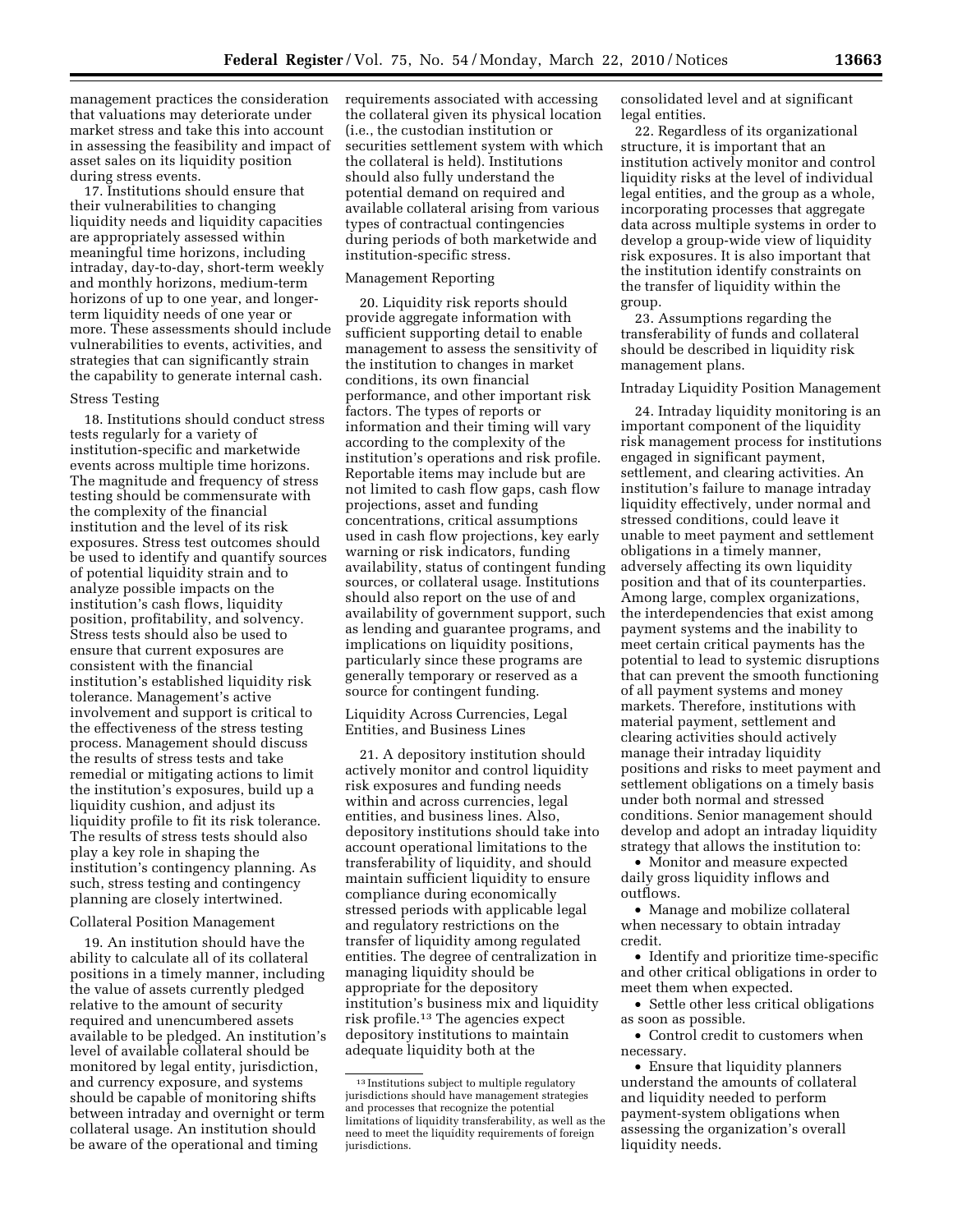### Diversified Funding

25. An institution should establish a funding strategy that provides effective diversification in the sources and tenor of funding. It should maintain an ongoing presence in its chosen funding markets and strong relationships with funds providers to promote effective diversification of funding sources. An institution should regularly gauge its capacity to raise funds quickly from each source. It should identify the main factors that affect its ability to raise funds and monitor those factors closely to ensure that estimates of fund raising capacity remain valid.

26. An institution should diversify available funding sources in the short- , medium-, and long-term. Diversification targets should be part of the medium- to long-term funding plans and should be aligned with the budgeting and business planning process. Funding plans should take into account correlations between sources of funds and market conditions. Funding should also be diversified across a full range of retail as well as secured and unsecured wholesale sources of funds, consistent with the institution's sophistication and complexity. Management should also consider the funding implications of any government programs or guarantees it uses. As with wholesale funding, the potential unavailability of government programs over the intermediate- and long-tem should be fully considered in the development of liquidity risk management strategies, tactics, and risk tolerances. Funding diversification should be implemented using limits addressing counterparties, secured versus unsecured market funding, instrument type, securitization vehicle, and geographic market. In general, funding concentrations should be avoided. Undue over-reliance on any one source of funding is considered an unsafe and unsound practice.

27. An essential component of ensuring funding diversity is maintaining market access. Market access is critical for effective liquidity risk management as it affects both the ability to raise new funds and to liquidate assets. Senior management should ensure that market access is being actively managed, monitored, and tested by the appropriate staff. Such efforts should be consistent with the institution's liquidity risk profile and sources of funding. For example, access to the capital markets is an important consideration for most large complex institutions, whereas the availability of correspondent lines of credit and other

sources of wholesale funds are critical for smaller, less complex institutions.

28. An institution should identify alternative sources of funding that strengthen its capacity to withstand a variety of severe institution-specific and marketwide liquidity shocks. Depending upon the nature, severity, and duration of the liquidity shock, potential sources of funding include, but are not limited to, the following:

• Deposit growth.

• Lengthening maturities of liabilities.

• Issuance of debt instruments.<sup>14</sup> • Sale of subsidiaries or lines of

business.

• Asset securitization.

• Sale (either outright or through repurchase agreements) or pledging of liquid assets.

• Drawing down committed facilities.

• Borrowing.

# Cushion of Liquid Assets

29. Liquid assets are an important source of both primary (operating liquidity) and secondary (contingent liquidity) funding at many institutions. Indeed, a critical component of an institution's ability to effectively respond to potential liquidity stress is the availability of a cushion of highly liquid assets without legal, regulatory, or operational impediments (i.e., unencumbered) that can be sold or pledged to obtain funds in a range of stress scenarios. These assets should be held as insurance against a range of liquidity stress scenarios including those that involve the loss or impairment of typically available unsecured and/or secured funding sources. The size of the cushion of such high-quality liquid assets should be supported by estimates of liquidity needs performed under an institution's stress testing as well as aligned with the risk tolerance and risk profile of the institution. Management estimates of liquidity needs during periods of stress should incorporate both contractual and noncontractual cash flows, including the possibility of funds being withdrawn. Such estimates should also assume the inability to obtain unsecured and uninsured funding as well as the loss or impairment of access to funds secured by assets other than the safest, most liquid assets.

30. Management should ensure that unencumbered, highly liquid assets are readily available and are not pledged to payment systems or clearing houses. The quality of unencumbered liquid assets is important as it will ensure accessibility during the time of most need. An institution could use its holdings of high-quality securities, for example, U.S. Treasury securities, securities issued by U.S. governmentsponsored agencies, excess reserves at the central bank or similar instruments, and enter into repurchase agreements in response to the most severe stress scenarios.

### Contingency Funding Plan 15

31. All financial institutions, regardless of size and complexity, should have a formal CFP that clearly sets out the strategies for addressing liquidity shortfalls in emergency situations. A CFP should delineate policies to manage a range of stress environments, establish clear lines of responsibility, and articulate clear implementation and escalation procedures. It should be regularly tested and updated to ensure that it is operationally sound. For certain components of the CFP, affirmative testing (e.g., liquidation of assets) may be impractical. In these instances, institutions should be sure to test operational components of the CFP. For example, ensuring that roles and responsibilities are up-to-date and appropriate; ensuring that legal and operational documents are up-to-date and appropriate; and ensuring that cash and collateral can be moved where and when needed, and ensuring that contingent liquidity lines can be drawn when needed.

32. Contingent liquidity events are unexpected situations or business conditions that may increase liquidity risk. The events may be institutionspecific or arise from external factors and may include:

• The institution's inability to fund asset growth.

• The institution's inability to renew or replace maturing funding liabilities.

• Customers unexpectedly exercising options to withdraw deposits or exercise off-balance-sheet commitments.

• Changes in market value and price volatility of various asset types.

• Changes in economic conditions, market perception, or dislocations in the financial markets.

<sup>14</sup>Federally insured credit unions can borrow funds (which includes issuing debt) as given in section 106 of the Federal Credit Union Act (FCUA). Section 106 of the FCUA as well as section 741.2 of the NCUA Rules and Regulations establish specific limitations on the amount that can be borrowed. Federal Credit Unions can borrow from natural persons in accordance with the requirements of part 701.38 of the NCUA Rules and Regulations.

<sup>&</sup>lt;sup>15</sup> Financial institutions that have had their liquidity supported by temporary government programs administered by the Department of the Treasury, Federal Reserve and/or FDIC should not base their liquidity strategies on the belief that such programs will remain in place indefinitely.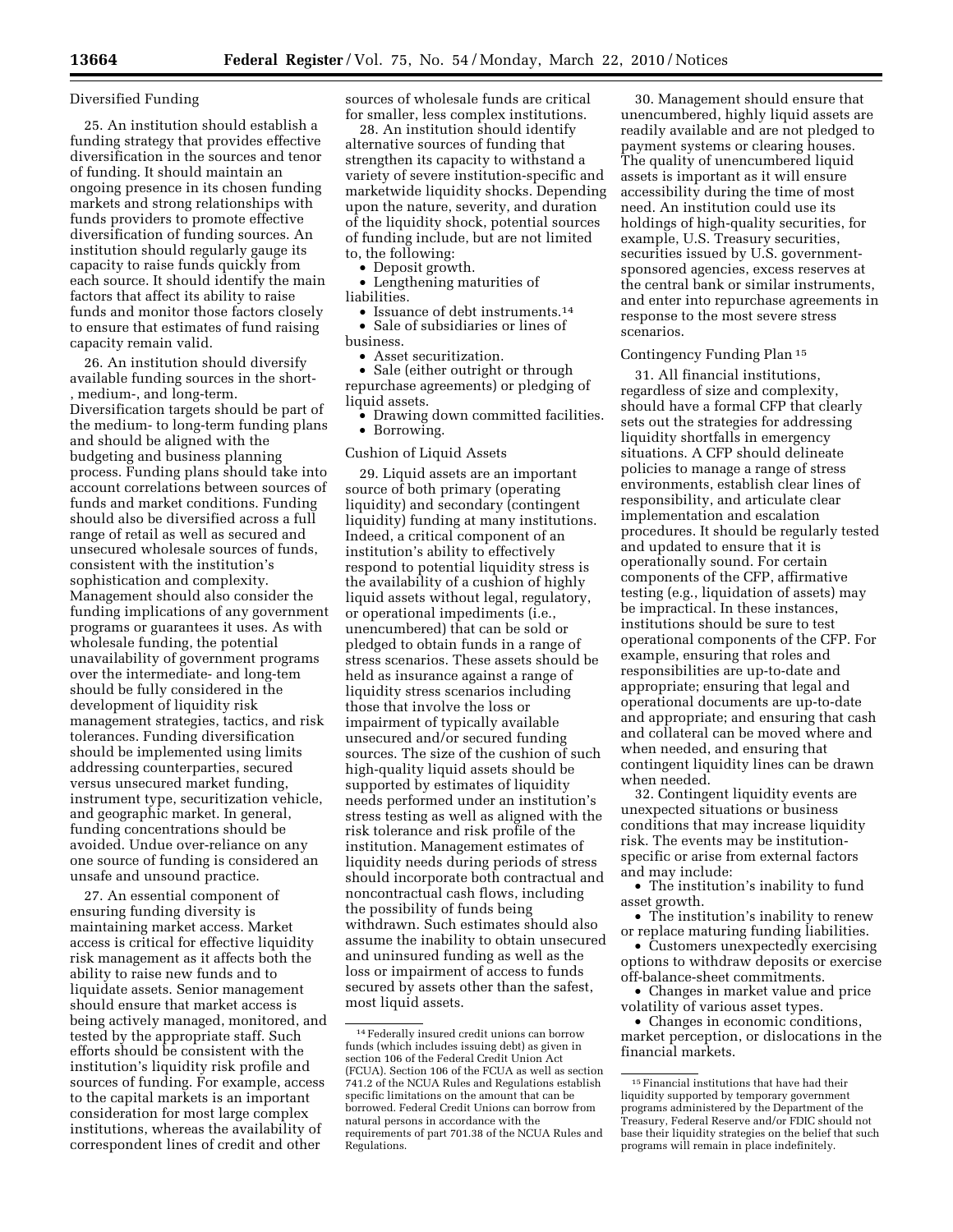• Disturbances in payment and settlement systems due to operational or local disasters.

33. Insured institutions should be prepared for the specific contingencies that will be applicable to them if they become less than Well Capitalized pursuant to Prompt Correction Action (PCA) provisions under the Federal Deposit Insurance Corporation Improvement Act.16 Contingencies may include restricted rates paid for deposits, the need to seek approval from the FDIC/NCUA to accept brokered deposits, and the inability to accept any brokered deposits.17

34. A CFP provides a documented framework for managing unexpected liquidity situations. The objective of the CFP is to ensure that the institution's sources of liquidity are sufficient to fund normal operating requirements under contingent events. A CFP also identifies alternative contingent liquidity resources 18 that can be employed under adverse liquidity circumstances. An institution's CFP should be commensurate with its complexity, risk profile, and scope of operations. As macroeconomic and institution-specific conditions change, CFPs should be revised to reflect these changes

35. Contingent liquidity events can range from high-probability/low-impact events to low-probability/high-impact events. Institutions should incorporate planning for high-probability/lowimpact liquidity risks into the day-today management of sources and uses of funds. Institutions can generally accomplish this by assessing possible variations around expected cash flow projections and providing for adequate liquidity reserves and other means of raising funds in the normal course of business. In contrast, all financial institution CFPs will typically focus on

events that, while relatively infrequent, could significantly impact the institution's operations. A CFP should:

• *Identify Stress Events.* Stress events are those that may have a significant impact on the institution's liquidity given its specific balance-sheet structure, business lines, organizational structure, and other characteristics. Possible stress events may include deterioration in asset quality, changes in agency credit ratings, PCA capital categories and CAMELS 19 ratings downgrades, widening of credit default spreads, operating losses, declining financial institution equity prices, negative press coverage, or other events that may call into question an institution's ability to meet its obligations.

• *Assess Levels of Severity and Timing.* The CFP should delineate the various levels of stress severity that can occur during a contingent liquidity event and identify the different stages for each type of event. The events, stages, and severity levels identified should include temporary disruptions, as well as those that might be more intermediate term or longer-term. Institutions can use the different stages or levels of severity identified to design early-warning indicators, assess potential funding needs at various points in a developing crisis, and specify comprehensive action plans. The length of the scenario will be determined by the type of stress event being modeled and should encompass the duration of the event.

• *Assess Funding Sources and Needs.*  A critical element of the CFP is the quantitative projection and evaluation of expected funding needs and funding capacity during the stress event. This entails an analysis of the potential erosion in funding at alternative stages or severity levels of the stress event and the potential cash flow mismatches that may occur during the various stress levels. Management should base such analysis on realistic assessments of the behavior of funds providers during the event and incorporate alternative contingency funding sources. The analysis also should include all material on- and off-balance-sheet cash flows and their related effects. The result should be a realistic analysis of cash inflows, outflows, and funds availability at different time intervals during the potential liquidity stress event in order

to measure the institution's ability to fund operations. Common tools to assess funding mismatches include:

Æ *Liquidity gap analysis*—A cash flow report that essentially represents a base case estimate of where funding surpluses and shortfalls will occur over various future time frames.

Æ *Stress tests*—A pro forma cash flow report with the ability to estimate future funding surpluses and shortfalls under various liquidity stress scenarios and the institution's ability to fund expected asset growth projections or sustain an orderly liquidation of assets under various stress events.

• *Identify Potential Funding Sources.*  Because liquidity pressures may spread from one funding source to another during a significant liquidity event, institutions should identify alternative sources of liquidity and ensure ready access to contingent funding sources. In some cases, these funding sources may rarely be used in the normal course of business. Therefore, institutions should conduct advance planning and periodic testing to ensure that contingent funding sources are readily available when needed.

• *Establish Liquidity Event Management Processes.* The CFP should provide for a reliable crisis management team and administrative structure, including realistic action plans used to execute the various elements of the plan for given levels of stress. Frequent communication and reporting among team members, the board of directors, and other affected managers optimize the effectiveness of a contingency plan during an adverse liquidity event by ensuring that business decisions are coordinated to minimize further disruptions to liquidity. Such events may also require the daily computation of regular liquidity risk reports and supplemental information. The CFP should provide for more frequent and more detailed reporting as the stress situation intensifies.

• *Establish a Monitoring Framework for Contingent Events.* Institution management should monitor for potential liquidity stress events by using early-warning indicators and event triggers. The institution should tailor these indicators to its specific liquidity risk profile. The early recognition of potential events allows the institution to position itself into progressive states of readiness as the event evolves, while providing a framework to report or communicate within the institution and to outside parties. Early-warning signals may include, but are not limited to, negative publicity concerning an asset class owned by the institution, increased potential for deterioration in

<sup>16</sup>See 12 U.S.C. 1831o; 12 CFR 6 (OCC), 12 CFR 208.40 (FRB), 12 CFR 325.101 (FDIC), and 12 CFR 565 (OTS) and 12 U.S.C. 1790d; 12 CFR 702 (NCUA).

<sup>17</sup>Section 38 of the FDI Act (12 U.S.C. 1831o) requires insured depository institutions that are not well capitalized to receive approval prior to engaging in certain activities. Section 38 restricts or prohibits certain activities and requires an insured depository institution to submit a capital restoration plan when it becomes undercapitalized. Section 216 of the Federal Credit Union Act and part 702 of the NCUA Rules and Regulations establish the requirements and restrictions for federally insured credit unions under Prompt Corrective Action. For brokered, nonmember deposits, additional restrictions apply to federal credit unions as given in parts 701.32 and 742 of the NCUA Rules and Regulations.

<sup>18</sup>There may be time constraints, sometimes lasting weeks, encountered in initially establishing lines with FRB and/or FHLB. As a result, financial institutions should plan to have these lines set up well in advance.

<sup>19</sup>Federally insured credit unions are evaluated using the "CAMEL" rating system, which is substantially similar to the "CAMELS" system without the "S" component for rating Sensitivity to market risk. Information on NCUA's rating system can be found in Letter to Credit Unions 07–CU–12, CAMEL Rating System.